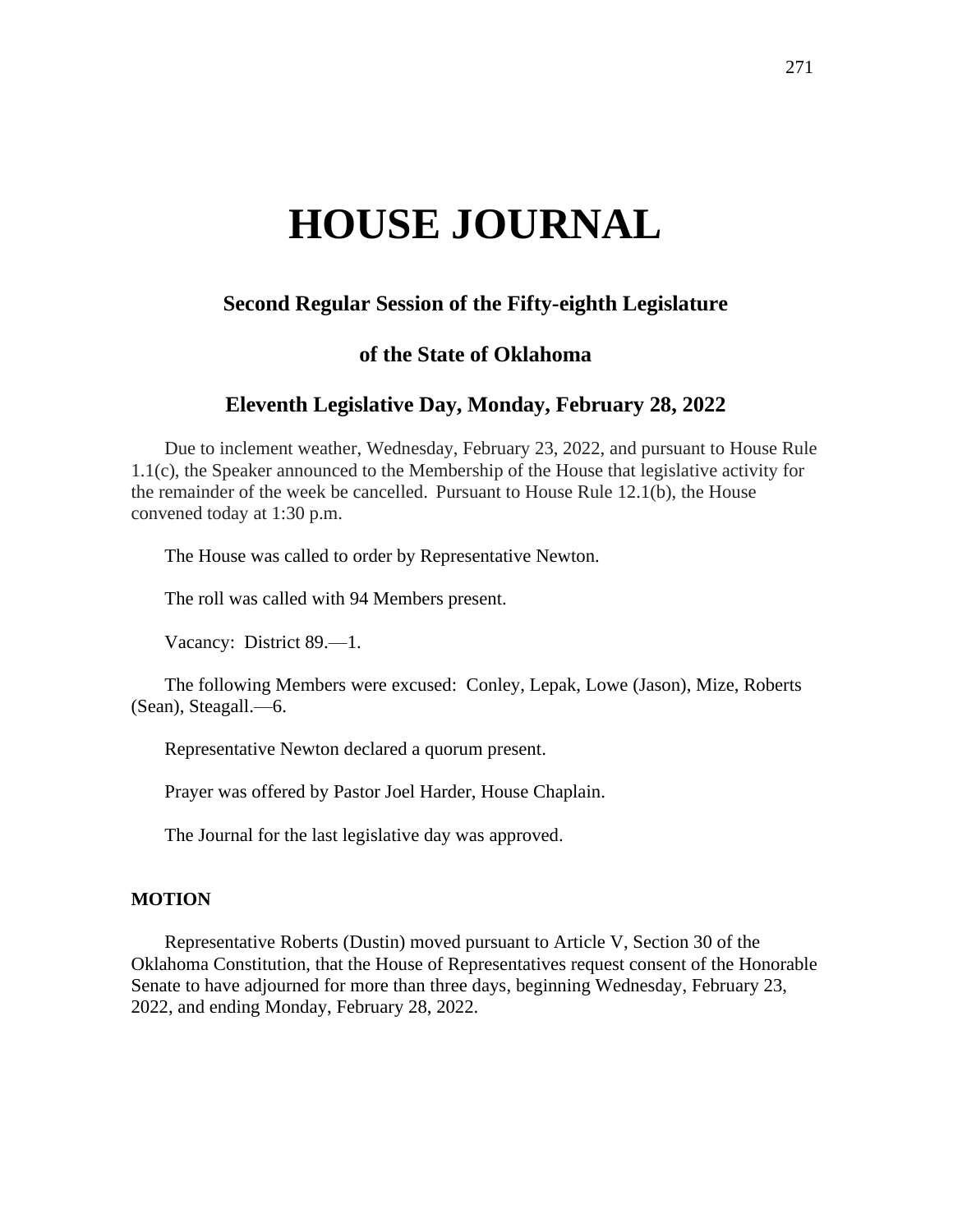## **MOTION**

Representative Roberts (Dustin) moved pursuant to the list emailed to the Membership of the House from the Majority Floor Leader's office, that said measures be considered referred accordingly, which motion was declared adopted.

### **MEASURES REASSIGNED**

The following measures were reassigned:

**HB 2487** − Withdrawn from Rules and referred to Banking, Financial Services and Pensions.

**HB 3022** − Withdrawn from Judiciary - Civil and referred to Rules.

**HB 3196** − Withdrawn from Judiciary - Criminal and referred to Appropriations and Budget.

**HB 3286** − Withdrawn from Rules and referred to Criminal Justice and Corrections.

**HB 3302** − Withdrawn from Rules and referred to Criminal Justice and Corrections.

**HB 3308** − Withdrawn from Rules and referred to Criminal Justice and Corrections.

**HB 3343** − Withdrawn from Rules and referred to Judiciary - Criminal.

**HB 3417** − Withdrawn from Appropriations and Budget and referred to Rules.

**HB 3494** − Withdrawn from Children, Youth and Family Services and referred to Rules.

HB 3499 − Withdrawn from Rules and referred to Business and Commerce.

HB 3544 − Withdrawn from Appropriations and Budget and referred to Rules.

**HB 3683** − Withdrawn from Public Health and referred to Rules.

**HB 3692** − Withdrawn from County and Municipal Government and referred to Appropriations and Budget.

**HB 3718** − Withdrawn from Rules and referred to Criminal Justice and Corrections.

**HB 3856** − Withdrawn from Rules and referred to Alcohol, Tobacco and Controlled Substances.

**HB 3920** − Withdrawn from Rules and referred to County and Municipal Government.

**HB 4197** − Withdrawn from General Government and referred to Appropriations and Budget.

**HB 4198** − Withdrawn from Rules and referred to Appropriations and Budget.

**HB 4199** − Withdrawn from Rules and referred to Appropriations and Budget.

**HB 4303** − Withdrawn from Rules and referred to Common Education.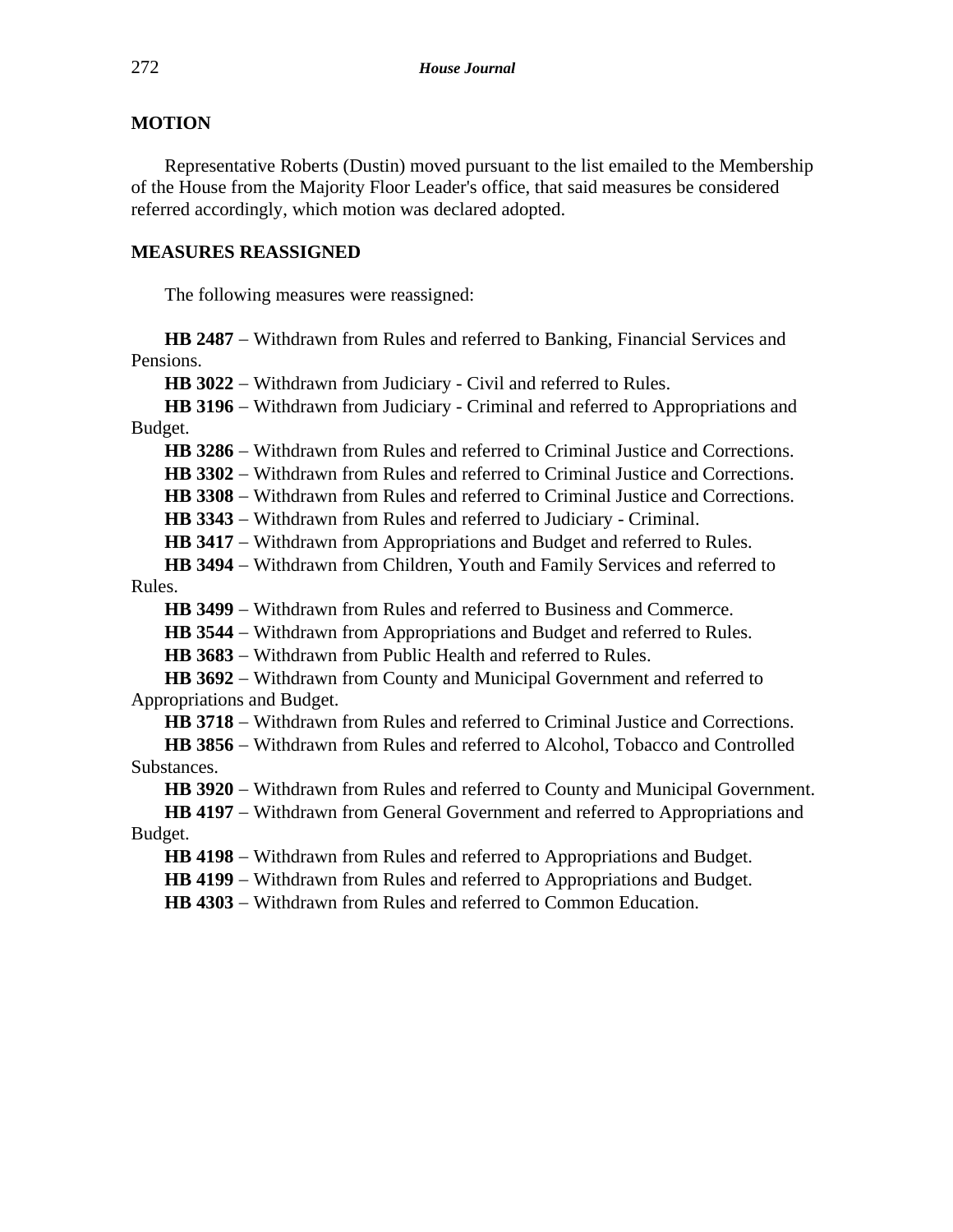#### **MESSAGES FROM THE SENATE**

Announcing the passage of **SBs 1134, 1138, 1143, 1244, 1297, 1301, 1357, 1358, 1364, 1414, 1578, 1637, 1691, 1700, 1763** and **1819**. The above measures were introduced and read for the first time.

**SB 1134** − By Rosino of the Senate and Lawson of the House.

An Act relating to the state Medicaid program; repealing 56 O.S. 2021, Section 2005, which relates to home and community-based services; and declaring an emergency.

**SB 1138** − By Pemberton of the Senate and Pae and Rosecrants of the House.

An Act relating to schools; amending 70 O.S. 2021, Section 24-100.3, which relates to definitions under the School Safety and Bullying Prevention Act; modifying definition; updating statutory reference; amending 70 O.S. 2021, Section 24-100.4, which relates to the control and discipline of a child; requiring certain policy to be updated annually; modifying who can report incidents of bullying; requiring anonymous reports to be investigated in certain manner; providing immunity from a cause of action for certain individuals making certain reports of bullying; requiring notification of the parents or legal guardians of certain students within certain time period of receiving a report of bullying; requiring immediate notification of the parents or legal guardians of certain students who express certain thoughts or intentions; requiring certain policy to contain a statement prohibiting retaliation against certain school employees; requiring a district board of education to hold certain public hearing prior to adoption of certain policy and any modifications to certain policy; providing for notice of hearing; requiring submission of certain policy to the State Department of Education within certain time period; requiring a superintendent to submit certain report to a district board of education at least once each semester; requiring a district board of education to provide certain policy and explanation to employees; providing an effective date; and declaring an emergency.

**SB 1143** − By Montgomery of the Senate and Wallace of the House.

An Act relating to insurance; amending 36 O.S. 2021, Section 1618, which relates to investments made by an insurer; raising the maximum percentage of certain investments; and declaring an emergency.

**SB 1244** − By Quinn of the Senate and Sneed of the House.

An Act relating to health benefit plans; establishing provisions for incorporating certain coverage into certain health benefit plans; providing for codification; and providing an effective date.

**SB 1297** − By Stanley of the Senate and Stinson of the House.

An Act relating to the Oklahoma Accountancy Act; creating the Oklahoma Accountancy Board Revolving Fund; providing for deposits and expenditures; requiring certain percentage be paid to the General Revenue Fund; stating purpose of revolving fund; allowing for transfer of certain funds for certain program; amending 59 O.S. 2021, Sections 15.7, 15.14B, and 15.24, which relate to disbursement of monies, acts subject to penalties, and penalties; updating references; modifying language; authorizing a student scholarship and grant program for certain purpose; stating eligibility requirements; directing promulgation of rules, forms, fee, and procedures by Board; authorizing the Board to set amount of awards, application fees, and additional criteria for the program; limiting funding for program to collection of administrative fines; directing Board to determine program funding annually; providing for transfer of monies from revolving fund to certain account;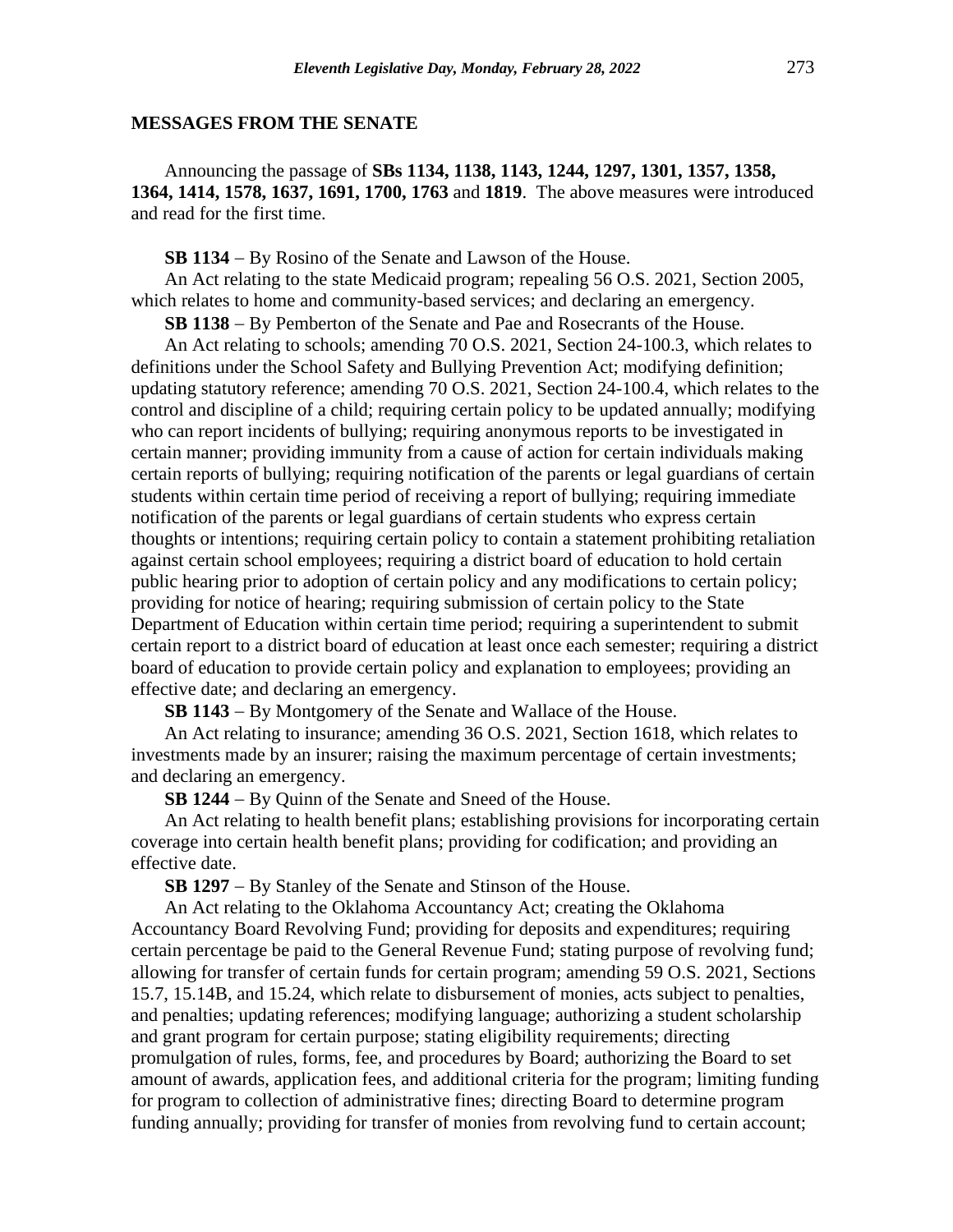stating administrator of certain account; providing for expenditures; making certain funding subject to availability of certain funds; prohibiting transfer or expenditure of certain funds without Board approval; providing for repayments and reimbursements of certain funds; directing deposit; providing certain exemption for certain percentage to be paid to General Revenue Fund; requiring certain report; directing certain distribution of report; stating content of report; providing for codification; and providing an effective date.

**SB 1301** − By Rader of the Senate and Pfeiffer of the House.

An Act relating to sales tax; amending 68 O.S. 2021, Sections 227 and 1364.1, which relate to refund of erroneous payments and permit to directly remit taxes; prohibiting refund of certain erroneous tax payment; requiring certain individuals to apply for direct pay permit; authorizing claim for refund of taxes paid under certain circumstance; conforming language; updating statutory language; and providing an effective date.

**SB 1357** − By Paxton of the Senate and Martinez of the House.

An Act relating to elections; amending 26 O.S. 2021, Section 5-105, which relates to candidate voter registration; removing deadlines for certain voter registration for candidates filing for office in certain elections; providing an effective date; and declaring an emergency.

**SB 1358** − By Paxton of the Senate and Martinez of the House.

An Act relating to election administration; amending 26 O.S. 2021, Section 3-118, which relates to changes in precincts; modifying term; and declaring an emergency.

**SB 1364** − By Rader of the Senate and Hilbert of the House.

An Act relating to polling places; providing for additional polling places for certain precincts; authorizing maintenance and cleaning fee for certain facilities; providing for codification; providing an effective date; and declaring an emergency.

**SB 1414** − By Paxton of the Senate and Martinez of the House.

An Act relating to State Senate districts; amending 14 O.S. 2021, Section 80.8, which relates to Senate candidacy requirements; removing expired filing requirement; providing an effective date; and declaring an emergency.

**SB 1578** − By Paxton of the Senate and Martinez of the House.

An Act relating to county commissioners; amending 19 O.S. 2021, Section 131.1, which relates to qualifications for county office; omitting certain registration and residency requirement within stated time period; providing an effective date; and declaring an emergency.

**SB 1637** − By Haste of the Senate and Lepak of the House.

An Act relating to election fraud; amending 26 O.S. 2021, Sections 14-108.1, 16-105, and 16-123, which relate to notaries public, fraud, and voter registration or voting crimes; requiring notification of certain potential fraud to Attorney General; authorizing Attorney General to conduct certain investigation; requiring Attorney General to submit certain notification to district attorney; requiring investigation by district attorney under certain circumstances; modifying contents of required letter to complainant; requiring Attorney General to make determination upon certain notification; requiring Attorney General to submit certain notification to district attorney under certain circumstances; requiring certain investigation by Attorney General or district attorney; modifying certain reporting requirements; amending 74 O.S. 2021, Section 18b, which relates to duties of Attorney General; authorizing Attorney General to investigate and prosecute certain violations; updating statutory reference; and providing an effective date.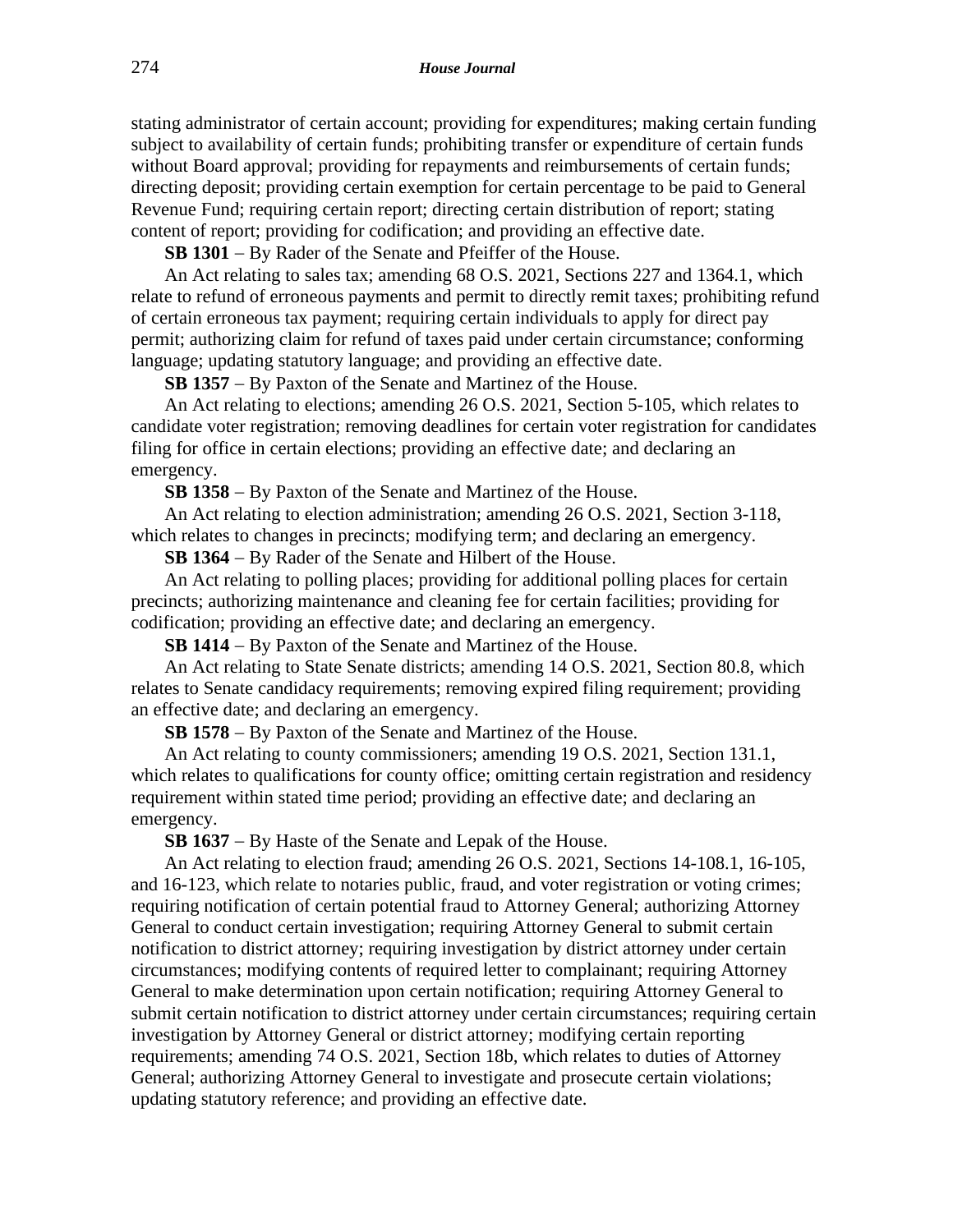**SB 1691** − By Taylor and Rader of the Senate and Boles of the House.

An Act relating to occupational licensing and certification; amending 59 O.S. 2021, Section 4000.1, which relates to determination for granting or denying licensing; providing for terms of denial of a state license or certification; allowing a licensing or certification authority to consider certain conditions before determination; preventing denial of licensure from a licensing or certification authority under certain conditions; requiring written notice to applicant from authority before determination; providing for notice of denial to be presented to applicant and allow for appeal and reapplication; removing terms of determination; providing for terms of disqualification during application process if subsequently convicted, has pending charges, or undisclosed convictions; allowing for rescindment of determination under certain conditions; requiring a licensing or certification authority to provide and publish certain information with applications; requiring distribution of information on website and to the Legislature each year; providing agency exceptions; and providing an effective date.

**SB 1700** − By Howard of the Senate and Echols of the House.

An Act relating to small estate administration; amending 58 O.S. 2021, Sections 393 and 394, which relate to payment or delivery of property to successor by affidavit; authorizing entities and state agencies to release property upon receipt of certain affidavit; adding property required to be paid or delivered upon receipt of certain affidavit; conforming language; and providing an effective date.

**SB 1763** − By Weaver of the Senate and Moore of the House.

An Act relating to asset forfeiture; amending 21 O.S. 2021, Section 1738, which relates to property used in attempt or commission of crime; modifying parties eligible to bring certain actions; and providing an effective date.

**SB 1819** − By Howard of the Senate and Kendrix of the House.

An Act relating to excise tax; amending 68 O.S. 2021, Section 2105, as last amended by Section 11, Chapter 229, O.S.L. 2017, which relates to excise tax on vehicles; defining term; updating statutory language; and providing an effective date.

#### **MESSAGES FROM THE SENATE**

Pursuant to Article V, Section 30 of the Oklahoma Constitution, the Senate requests the Honorable House of Representatives to consent to the adjournment of the Senate for more than three days, beginning Wednesday, February 23, 2022, and ending on Monday, February 28, 2022.

#### **Adjournment Consent Granted**

Advising the Honorable House of Representatives pursuant to Article V Section 30 of the Oklahoma Constitution that the Senate grants the request of the House to adjourn for more than three days, beginning Wednesday, February 23, 2022, and ending on Monday, February 28, 2022.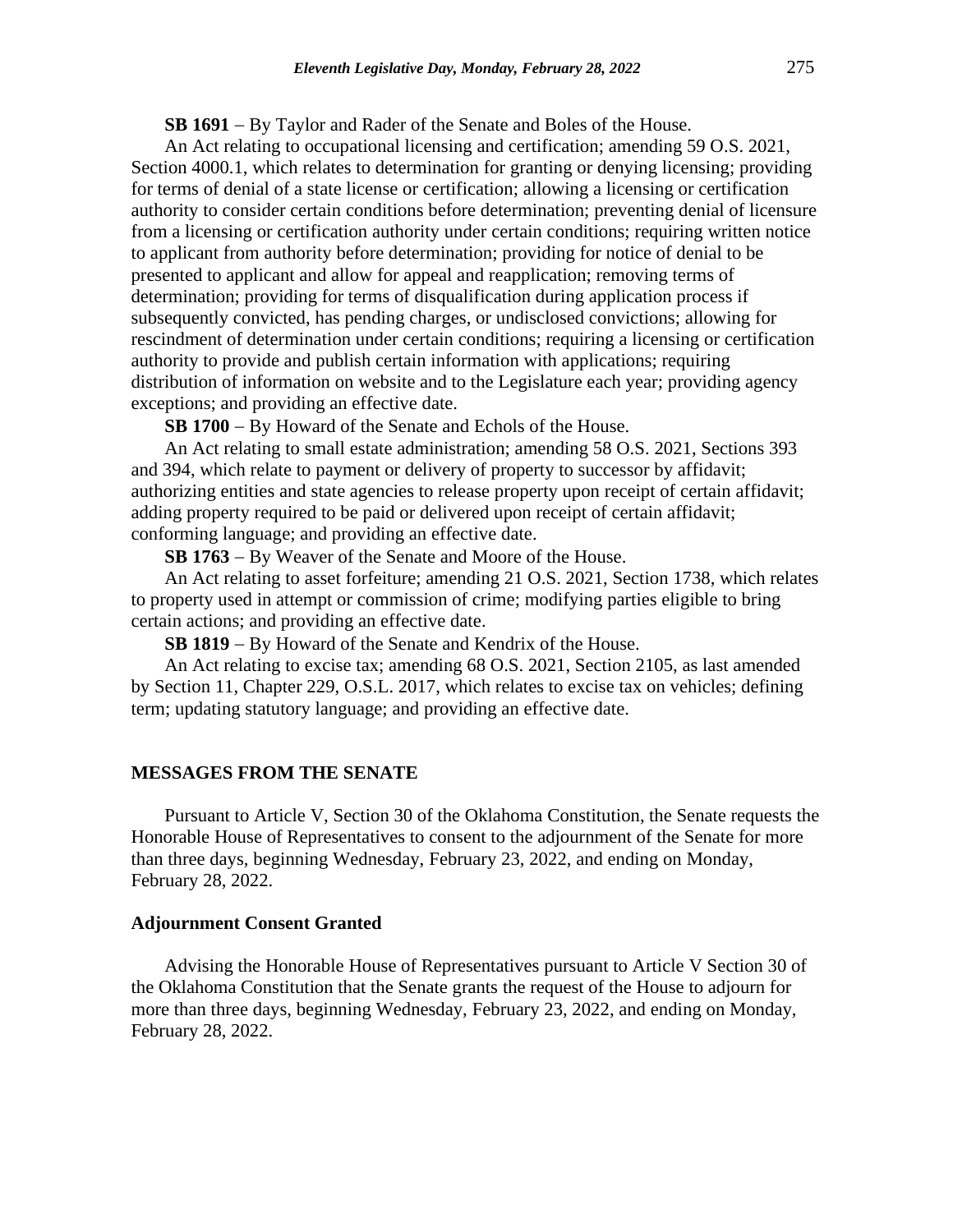# **RESOLUTIONS**

The following was introduced and read:

**HCR 1016** − By Echols of the House and McCortney of the Senate.

A Concurrent Resolution relating to Joint Rules; amending Joint Rules for the 58th Legislature.

# **CHANGE IN AUTHORSHIP**

The following measures had a change in principal House author:

**HB 2024 -** Remove Representative Fetgatter as principal House author and substitute with Representative Cornwell

**HB 3609 -** Remove Representative McEntire as principal House author and substitute with Representative Echols

**HB 4197 -** Remove Representative Echols as principal House author and substitute with Representative Wallace

**HB 4198 -** Remove Representative Echols as principal House author and substitute with Representative Wallace

**HB 4199 -** Remove Representative Echols as principal House author and substitute with Representative Wallace

# **COMMITTEE REPORTS**

The following were reported by the committees named, ordered printed and placed on the Calendar unless otherwise indicated:

DO PASS:

**HB 3132** − County and Municipal Government

**HB 3167** − Higher Education and Career Tech

**HB 4014** − County and Municipal Government, Coauthored by Representative(s) Crosswhite Hader, and Authored by Senator Bergstrom (principal Senate author)

DO PASS, As Amended:

**CS** for **HB 1606** − County and Municipal Government

**CS** for **HB 2758** − Banking, Financial Services and Pensions, Coauthored by Representative(s) Frix

**CS** for **HB 3344** − County and Municipal Government, Authored by Senator Kidd (principal Senate author)